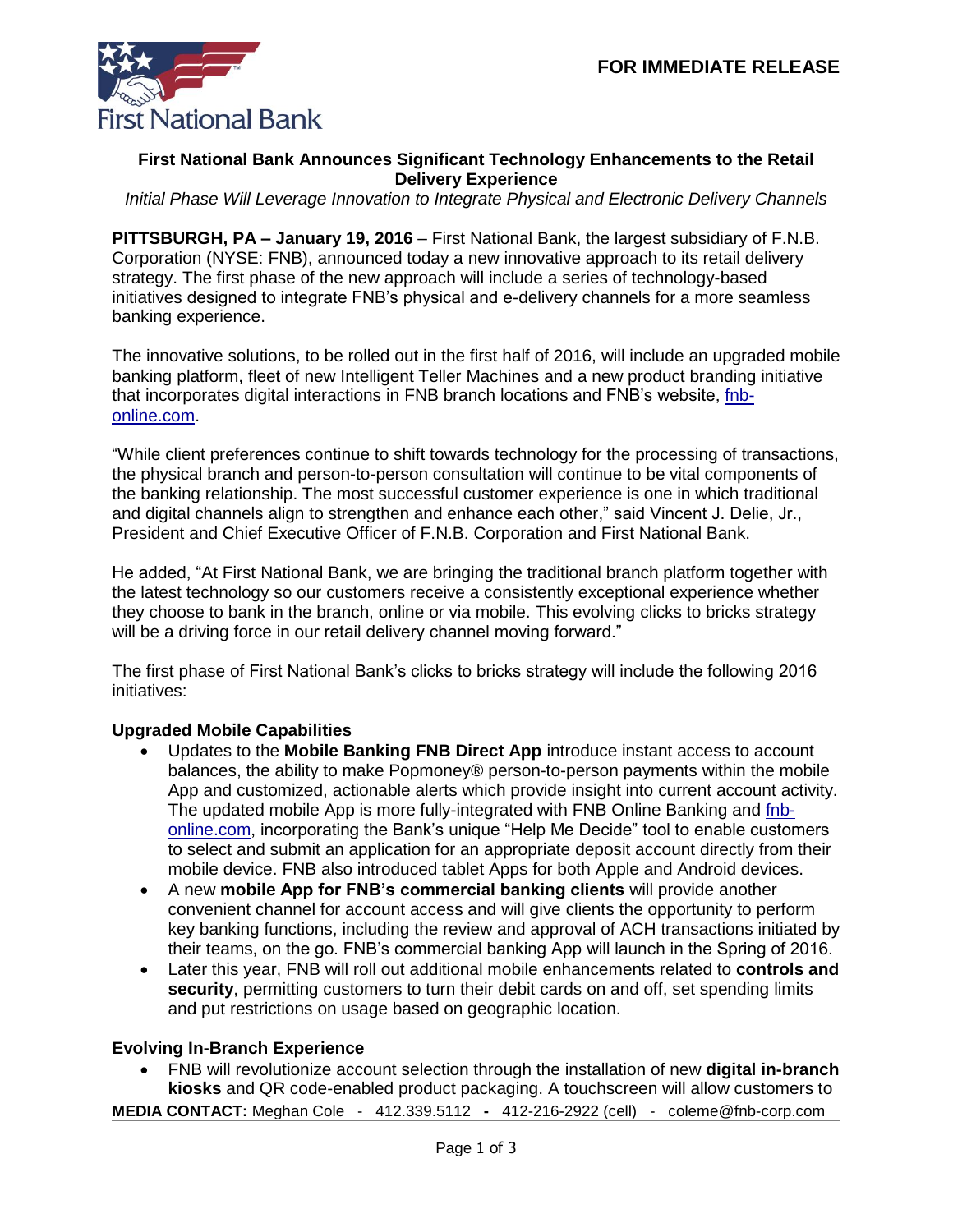

compare accounts side-by-side or to take a brief, self-guided digital review to determine the best FNB checking account for their needs. Each account is represented by a box featuring a QR code that can be scanned at the kiosk or on a personal device. The code links to dynamic, customer-friendly content about that account's features, details and technology, providing enhanced transparency for more successful account choices and a unique banking experience users can actually see, touch and feel. The kiosks will be unveiled in Central Pennsylvania in February 2016, with plans for expansion across FNB's markets.

 FNB will celebrate the grand opening of its **innovative banking center** on College Avenue in State College, PA, in Spring 2016. Designed through extensive collaboration with the Management 496 class at Penn State's Smeal College of Business, the center leverages a modern layout, innovative technology and a specially-skilled team to provide a more consultative financial experience. The students helped design the facility and informed decisions around FNB's technology strategy and delivery, developing a model that will serve as an incubator for future innovation. The Bank plans to engage graduate business students in the Consulting Field Project course at the University of Pittsburgh's Joseph M. Katz Graduate School of Business in a similar project in 2016.

### **New Service Channels**

 After the conversion of Metro Bancorp, Inc., FNB will add a fleet of **16 Intelligent Teller Machines** (ITMs) to its growing network of more than 400 ATMs. These units, which are among the most sophisticated in the industry, will add convenience and an alternative service channel for customers across Central Pennsylvania. Through the ITMs, a team of specialized tellers will assist customers with a large majority of their retail banking transactions electronically, via video chat, outside of traditional branch hours. The machines also will feature enhanced ATM capabilities such as remote deposit and the option to cash checks down to the penny. The ITMs will be available in the Spring of 2016.

FNB will begin to deploy its new retail experience through the planned merger with Metro Bancorp, Inc. in February 2016. Additional details on the initiatives listed above will be released as they are implemented. For a video previewing the additions to FNB's comprehensive suite of leading-edge technology, visit [fnb-online.com/innovation.](https://www.fnb-online.com/stand-alone-pages/video/innovation)

# **About First National Bank of Pennsylvania**

[First National Bank of Pennsylvania,](https://www.fnb-online.com/) the largest subsidiary of F.N.B. Corporation (NYSE: FNB), has more than 300 full-service locations in Pennsylvania, Ohio, Maryland and West Virginia (including the proposed merger with Metro Bancorp, Inc). In addition to a comprehensive suite of traditional banking products and services, the Bank also provides a full range of online and mobile banking solutions for consumer and business clients. First National Bank has been recognized repeatedly as a best place to work in Pittsburgh, Pennsylvania, its headquarters city.

# **About F.N.B. Corporation**

F.N.B. Corporation (NYSE: FNB), headquartered in Pittsburgh, Pennsylvania, is a diversified financial services company operating in six states, including three major metropolitan areas. It holds a top retail deposit market share in Pittsburgh, PA, Baltimore, MD, and Cleveland, OH. F.N.B. has total pro-forma assets (with the proposed merger of Metro Bancorp, Inc.) of \$19.8 billion and more than 300 banking offices throughout Pennsylvania, Maryland, Ohio and West

**MEDIA CONTACT:** Meghan Cole - [412.339.5112](mailto:412.339.5112) **-** 412-216-2922 (cell) - coleme@fnb-corp.com